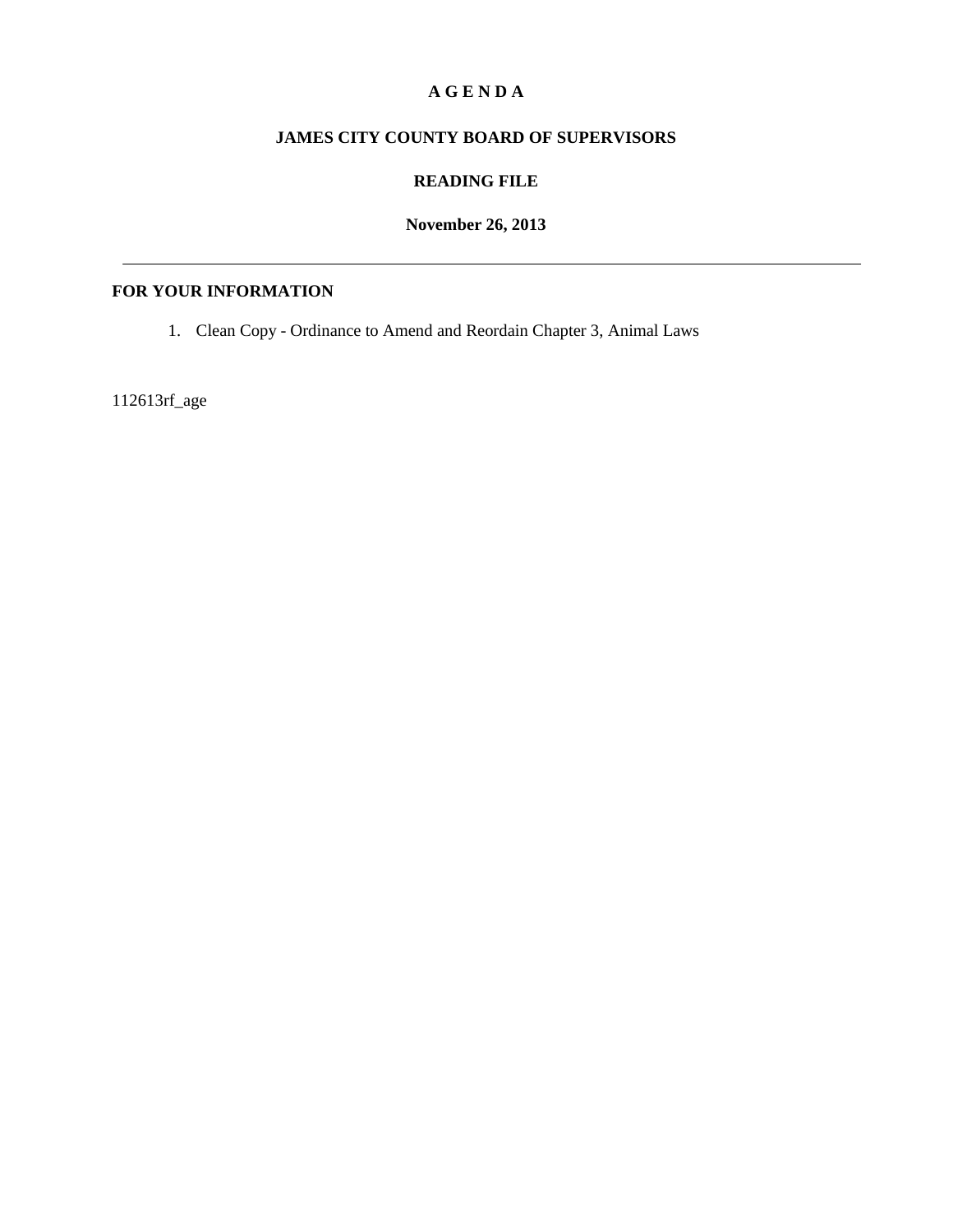ORDINANCE NO.

AN ORDINANCE TO AMEND AND REORDAIN CHAPTER 3, ANIMAL LAWS OF THE CODE OF THE COUNTY OF JAMES CITY, VIRGINIA, BY AMENDING ARTICLE I, IN GENERAL, SECTION 3-1, DEFINITIONS; AND BY ADDING ARTICLE II, DOGS, DIVISION 3. HYBRID CANINES, BY ADDING SECTION 3-40, HYBRID CANINE PERMIT REQUIRED; SECTION 3-41, HYBRID PERMIT REQUIREMENTS; SECTION 3-42, PERMIT FEE; SECTION 3-43, PENALTIES; AND SECTION 3-44, HYBRID CANINES KILLING, INJURING, OR CHASING OF LIVESTOCK AND POULTRY; COMPENSATION.

BE IT ORDAINED by the Board of Supervisors of the County of James City, Virginia, that Chapter 3, Animal Laws, is hereby amended and reordained by amending Section 3-1, Definitions; and by adding Article II, Dogs, Division 3, Hybrid Canines, by adding Section 3-40, Hybrid canine permit required; Section 3-41, Permit requirements; Section 3-42, Permit fee; Section 3-43, Penalties; and Section 3-44, Hybrid canines killing, injuring, or chasing of livestock and poultry; compensation.

Chapter 3. Animal Laws

Article I. In General

#### **Section 3-1. Definitions.**

*Adequate confinement.* While on the property of its owner and not under the direct supervision and control of the owner or custodian, a hybrid canine shall be confined in a humane manner in a securely enclosed and locked structure of sufficient height and design to: (i) prevent the animal's escape; or if the hybrid canine is determined to be a dangerous dog pursuant to Section 3-8, the structure shall prevent direct contact with any person or animal not authorized by the owner to be in direct contact with the hybrid canine; and (ii) provide a minimum of 100 square feet of floor space for each adult animal. Tethering of a hybrid canine not under the direct supervision and control of the owner or custodian shall not be considered adequate confinement.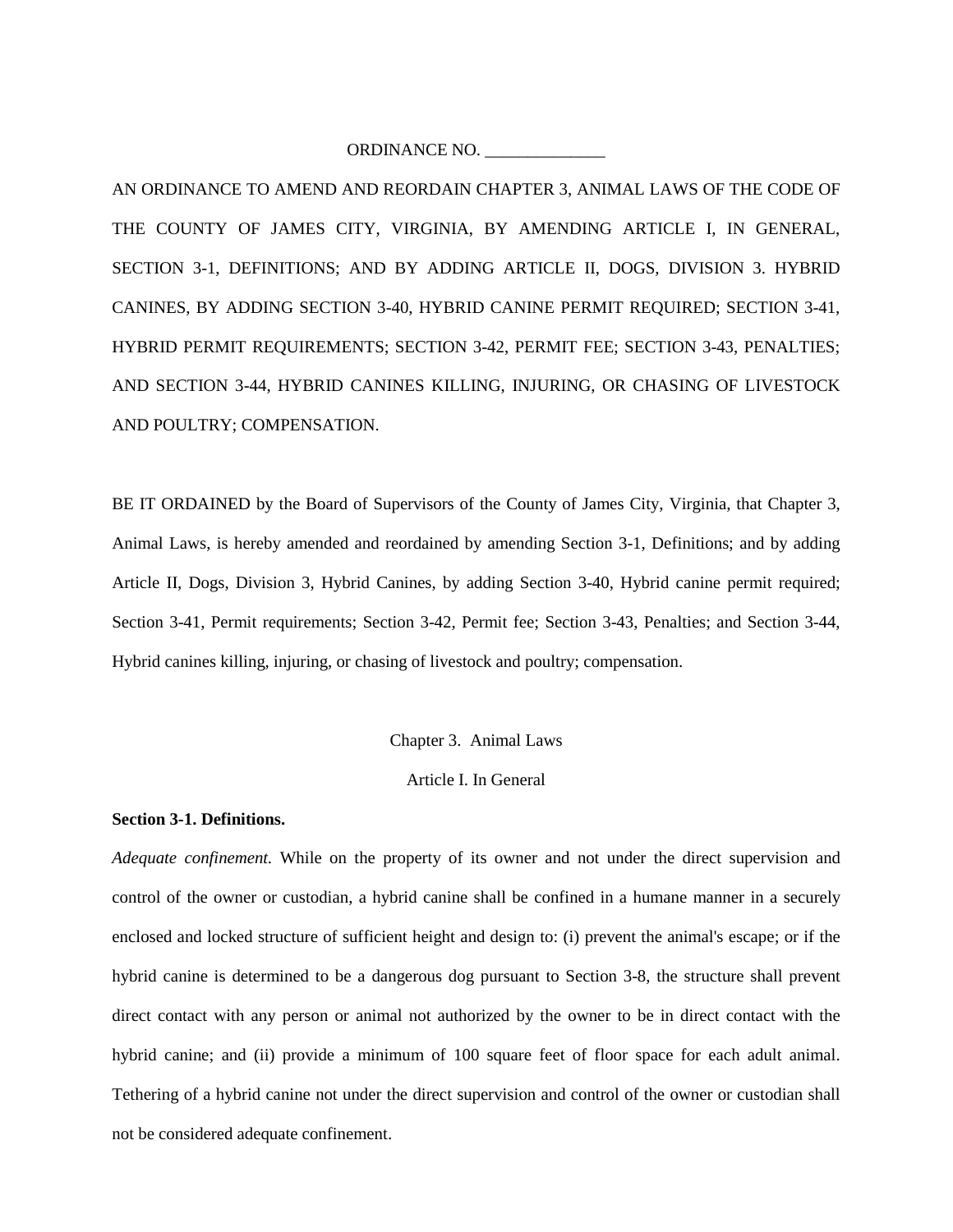Ordinance to Amend and Reordain Chapter 3. Animal Laws Page 2

*Hybrid canine.* Any animal that at any time has been or is permitted, registered, licensed, advertised or otherwise described or represented as a hybrid canine, wolf or coyote by its owner to a licensed veterinarian, law-enforcement officer, animal control officer, humane investigator, official of the Department of Health, or State Veterinarian's representative.

*Responsible ownership.* The ownership and humane care of a hybrid canine in such a manner as to comply with all laws and ordinances regarding hybrid canines and prevent endangerment by the animal to public health and safety.

*Wild or exotic animal.* A wild or exotic animal means any (i) live monkey (nonhuman primate), raccoon, skunk, wolf, squirrel, fox, leopard, panther, tiger, lion, lynx or any non-native warm-blooded mammal, (ii) poisonous snake, (iii) tarantula, (iv) other poisonous animal normally found in the wild, or (v) any member of the crocodilian family including, but not limited to, alligators, crocodiles, caimans, and gavials. Nonpoisonous snakes, ferrets, rabbits, laboratory rats, gerbils, hamsters and other similar small mammals, and other domesticated animals which have been bred in captivity are not wild or exotic animals.

**State law references –** Similar provisions, Code of Va., § 3.2-5900; § 3.2-6500; § 3.2-6581.

#### Article II. Dogs

#### Division 3. Hybrid Canines

#### **Section 3-40. Hybrid canine permit required.**

It shall be unlawful for any person to own or possess a hybrid canine in the County unless such person shall have first obtained a permit from James City County Animal Control to ensure the adequate confinement and responsible ownership of said hybrid canine as required by the provisions of this division.

**State law references –** Authorization to establish hybrid canine permitting process by ordinance, Code of Va., § 3.2-6582.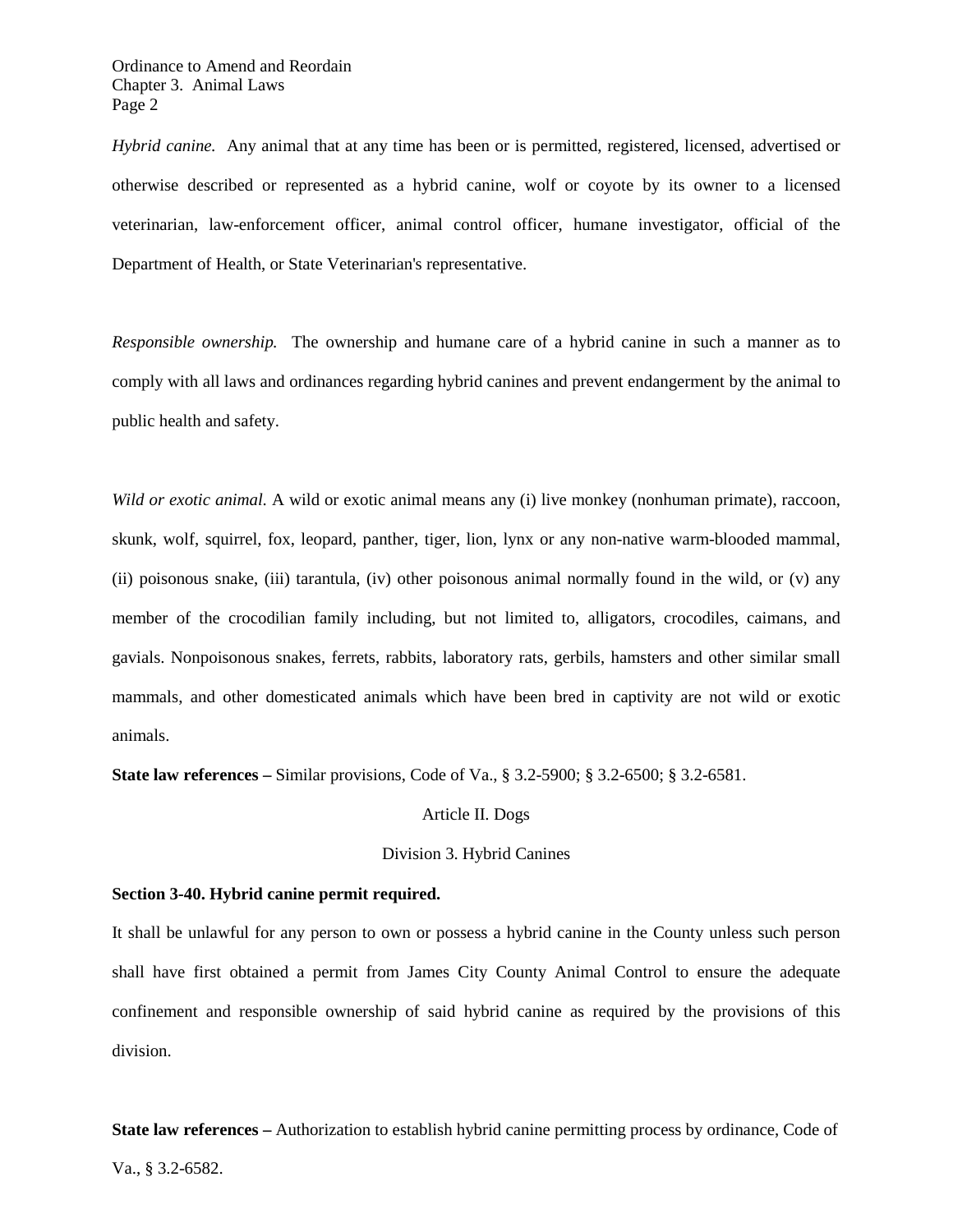Ordinance to Amend and Reordain Chapter 3. Animal Laws Page 3

#### **Section. 3-41. Permit requirements.**

- (a) Any person owning or possessing a hybrid canine shall obtain an annual, non-transferable permit from the animal control officer no later than January 31 of each year. Such permit will expire on December 31 of each year and may be renewed upon submission of a new application. Permits may be revoked or renewal refused based on violations of this division.
- (b) To obtain a hybrid canine permit or renewal, the owner of such animal shall file with the animal control officer an application form, supplied by the animal control officer, which shall include the following information, along with evidence and documentation satisfactory to the animal control officer:
	- (1) The full legal name of the applicant;
	- (2) The applicant's street and mailing addresses, legal (permanent) and local;
	- (3) The applicant's telephone numbers, permanent and local;
	- (4) The full legal name of the person who is primarily responsible for the day-to-day care and confinement of the hybrid canine, if different from the applicant; such custodian's street and mailing address, legal (permanent) and local; and such custodian's telephone numbers, permanent and local;
	- (5) Location, including street and mailing addresses, where the hybrid canine will be kept, confined, or sheltered;
	- (6) Name of the legal owner of the property upon which the hybrid canine will be kept, confined or sheltered, and a brief description of the property which may include amount of acreage, tax map identification number, etc.;
	- (7) Name of the hybrid canine along with its sex, color, height, age, vaccination records, length, and any identifying marks;
	- (8) A color photograph clearly showing the animal;
	- (9) Certification that the hybrid canine has been permanently identified by means of a tattoo on the inside thigh or by electronic implantation;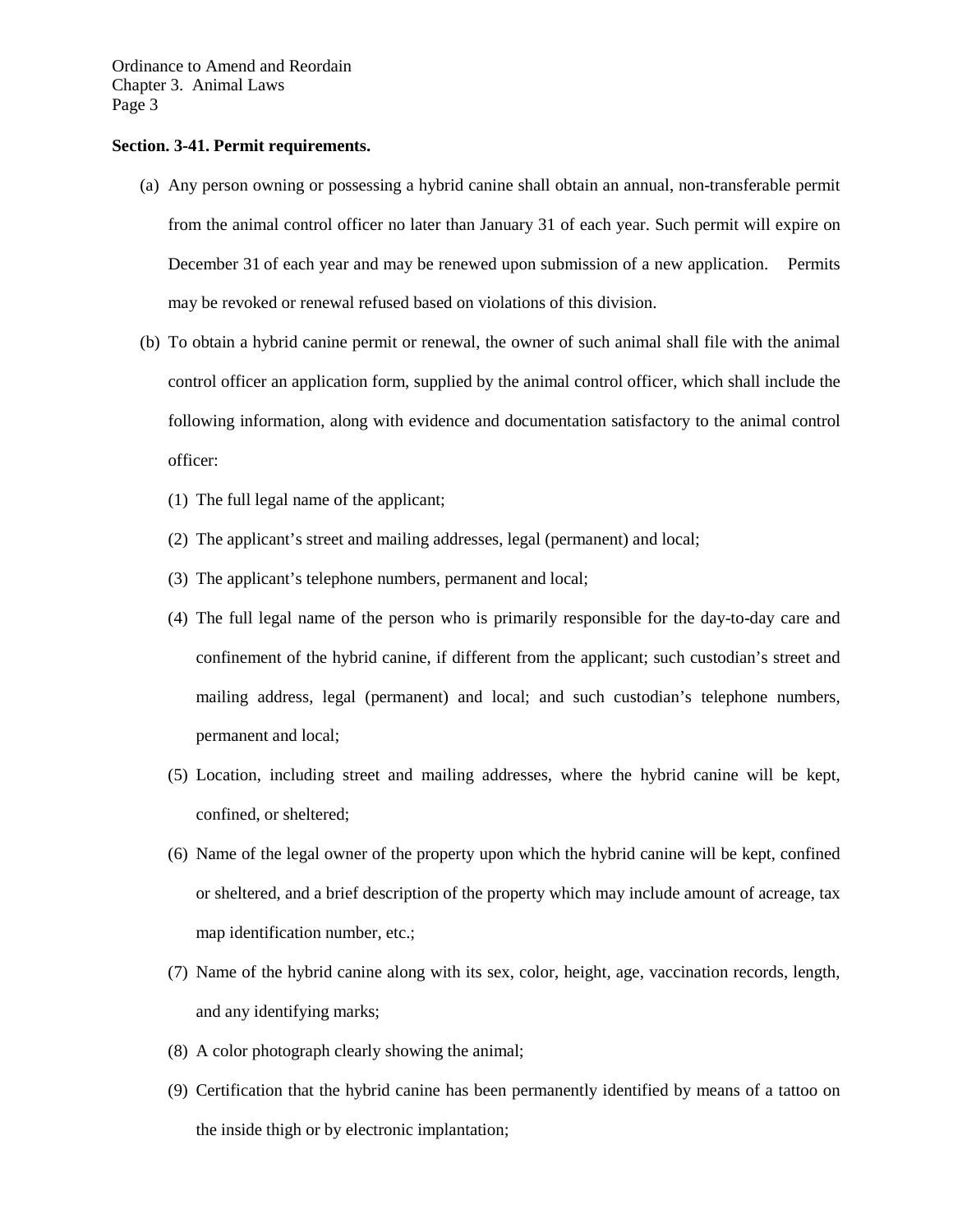- (10) Certification that the property where the hybrid canine will be kept has liability insurance coverage in an amount not less than \$100,000 per incident to cover any claims for injuries or damage arising from the keeping of the hybrid canine on such property; and
- (11) An executed consent form authorizing the animal control officer to inspect the premises where the hybrid is confined on an annual basis for the sole reason of ensuring that the owner is in compliance with the permit and this division.
- (c) A hybrid canine shall at all times be confined in a humane manner in a proper enclosure or structure in such a location and of such sufficient height and design to prevent its escape or direct contact with or entry by minors, adults or other animals.
	- (1) The pen or enclosure shall be located on property zoned A-1, General Agricultural, except for those A-1 areas in platted subdivisions consisting of five or more lots, of which at least three lots have occupied dwellings or in manufactured home parks.
	- (2) The pen or enclosure shall contain at least 1,600 square feet of space.
	- (3) Any fencing used in the construction of the pen or enclosure shall be at least eight feet in height, with an additional overhand of fencing or barbed wire angling a minimum of three feet into the pen or enclosure.
	- (4) To prevent digging out along the fence, concrete footers at least one foot wide and six inches deep shall be installed along the perimeter of the pen or enclosure.
	- (5) The pen or enclosure shall be surrounded by a chain-link fence at least four feet in height and no closer than six feet to the pen or enclosure.
	- (6) Any fencing used in the construction of the pen or enclosure shall be of 11 gauge wire or its equivalent.
	- (7) The property on which the hybrid canine is kept shall be posted with clearly visible signs warning both minors and adults of the presence of a hybrid canine on the property.
- (d) A hybrid canine shall not be allowed to run unleashed outside of its cage or enclosure or to roam or self-hunt on the property of its owner or custodian.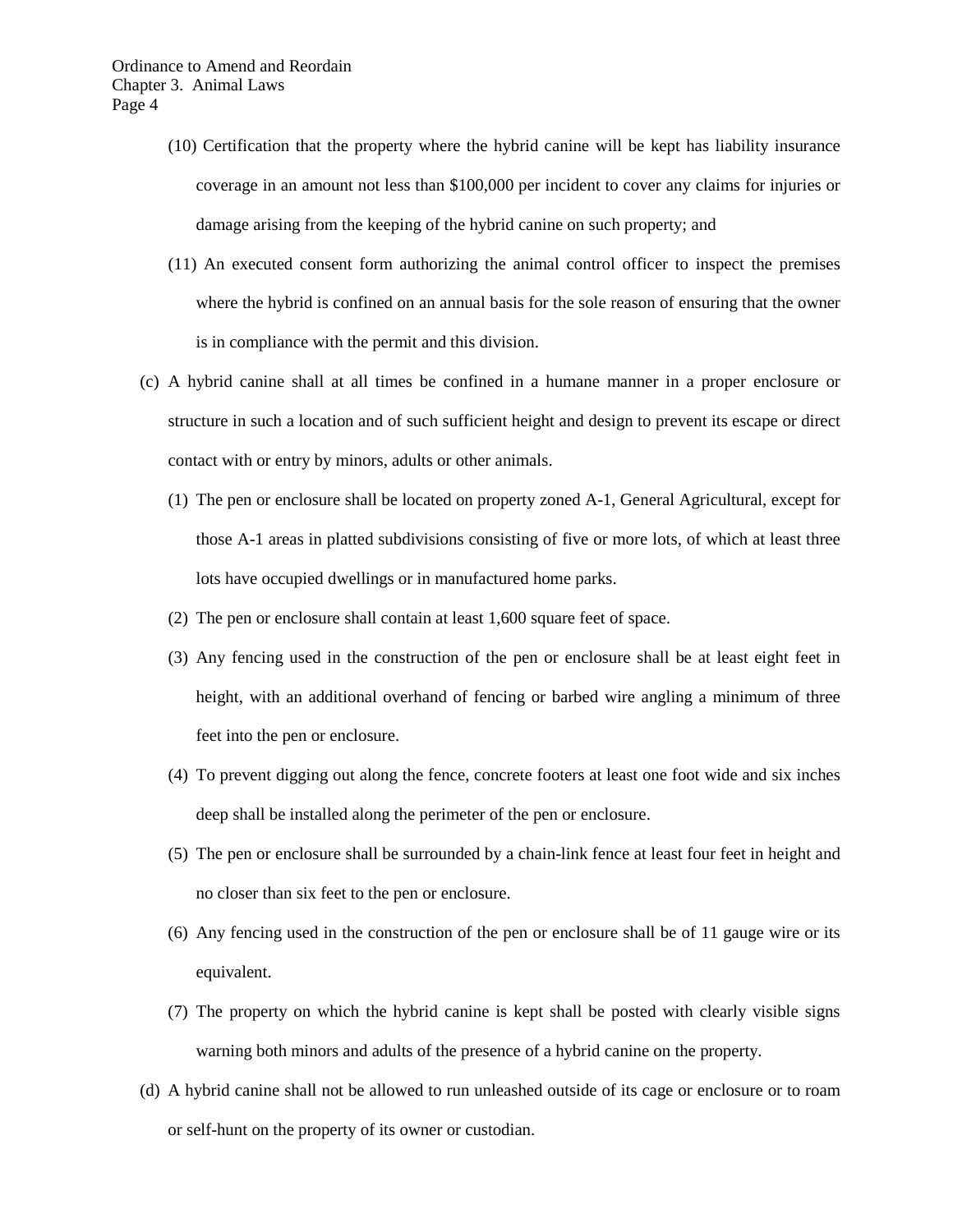- (e) When off of its owner's or custodian's property a hybrid canine shall be kept under the direct supervision and immediate control of its owner or custodian. Such control shall include, but not be limited to, keeping the hybrid canine on a leash and muzzling the animal in such a manner as not to cause injury to the animal or interfere with the animal's vision or respiration but so as to prevent it from biting a person or another animal.
- (f) The owner or custodian of a hybrid canine shall immediately notify the animal control officer if the hybrid canine is (a) loose or not confined; (b) bites or attacks a person or another animal; (c) dies; or (d) has been moved to a different location.
- (g) No permit holder shall own or possess more than two (2) hybrid canines. A separate permit shall be obtained for each hybrid canine owned or possessed by the permit holder.
- (h) The animal control officer shall provide the owner or custodian with a uniformly designed tag which identifies the animal as a hybrid canine and the owner or custodian shall affix the tag to the animal's collar and ensure that the animal wears the collar and tag at all times.
- (i) This division shall exclude and not apply to educational, commercial, or scientific organizations including but not limited to theme parks, zoos, circuses, licensed research or medical institutions, and wildlife refuges.
- (j) The county shall provide notice of the issuance of a permit to all owners of property adjoining the property where the hybrid canine will be kept.

**State law references –** Authorization to establish hybrid canine permitting process by ordinance, Code of Va., § 3.2-6582.

#### **Section 3-42. Permit fee.**

There is hereby imposed an annual hybrid canine permit fee upon all persons owning or possessing hybrid canines in the county as follows: \$100.00 per year. A hybrid canine permit obtained pursuant to this division shall be renewed annually for the same permit fee and in the same manner as the initial permit was obtained.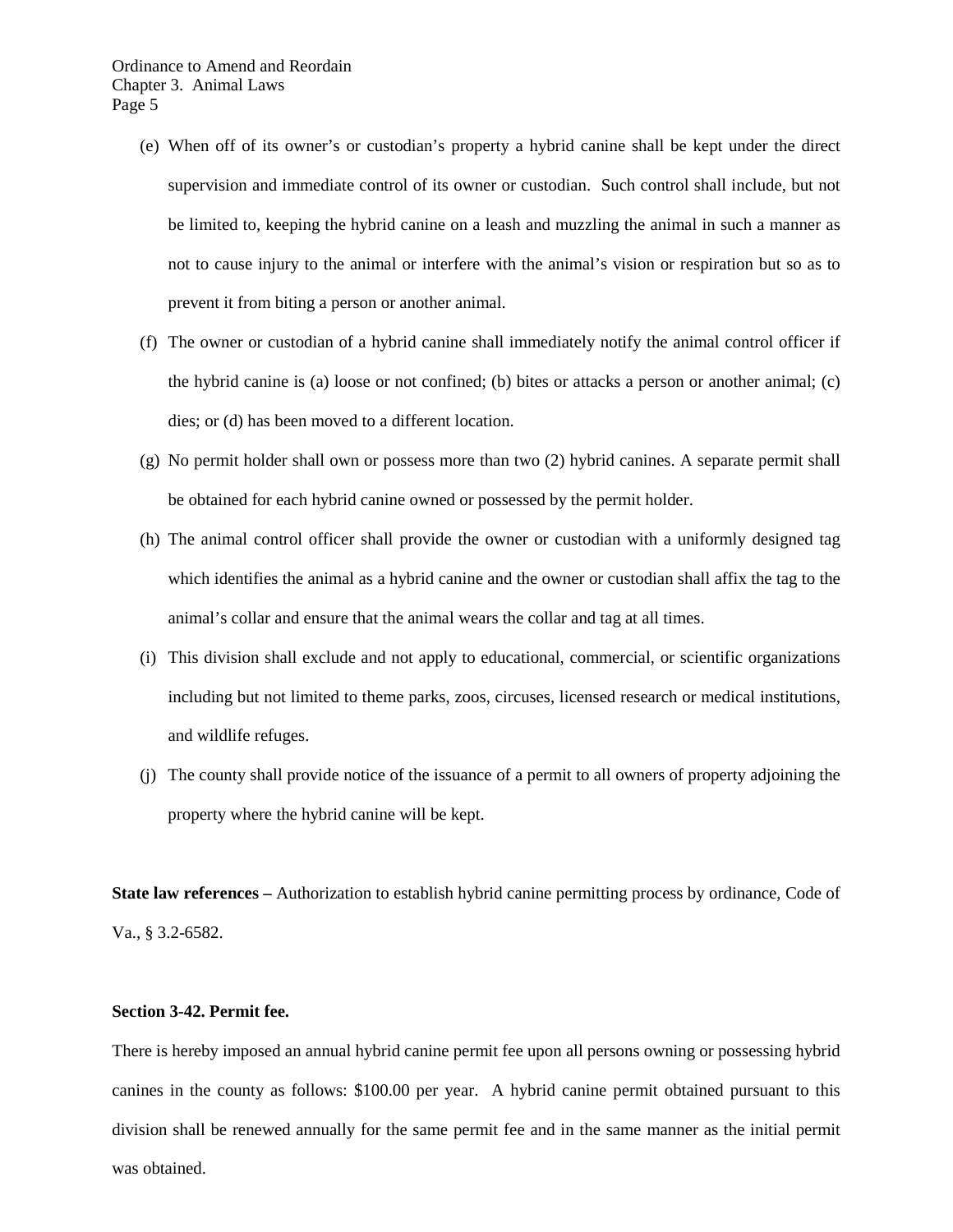**State law references -** Authorization to establish a permit fee to cover the cost of the permitting process, Code of Va., § 3.2-6582.

#### **Section 3-43. Penalties.**

Any person, whether an owner, agent or employee, violating, causing, or permitting the violation of this article or the conditions of the permit shall be guilty of a Class 3 misdemeanor for the first violation and a Class 1 misdemeanor for a second or subsequent violation. The court may order the owner or custodian of a hybrid canine to surrender the animal for euthanasia in accordance with the provisions of Code of Virginia § 3.2-6562.

**State law references -** Authorization to establish hybrid canine permitting process by ordinance, Code of Va., § 3.2-6582(B).

### **Section 3-44. Hybrid canines killing, injuring or chasing of livestock and poultry; compensation.**

- (a) It shall be the duty of any animal control officer or other officer who may find a hybrid canine in the act of killing or injuring livestock or poultry to kill such hybrid canine forthwith, whether such hybrid canine bears a tag or not. Any person finding a hybrid canine committing any of the depredations mentioned in this section may kill such hybrid canine on sight as may any owner of livestock or his agent finding a hybrid canine chasing livestock on land lawfully utilized by the livestock when the circumstances show that such chasing is harmful to the livestock. Any court may order the animal control officer or other officer to kill any hybrid canine known to be a confirmed livestock or poultry killer, and any hybrid canine that kills poultry for a third time shall be considered a confirmed poultry killer. The court, through its contempt powers, may compel the owner, custodian, or harborer of the hybrid canine to produce the hybrid canine.
- (b) Any animal control officer who has reason to believe that any hybrid canine is killing livestock or poultry shall be empowered to seize such hybrid canine solely for the purpose of examining such hybrid canine in order to determine whether it committed any of the depredations mentioned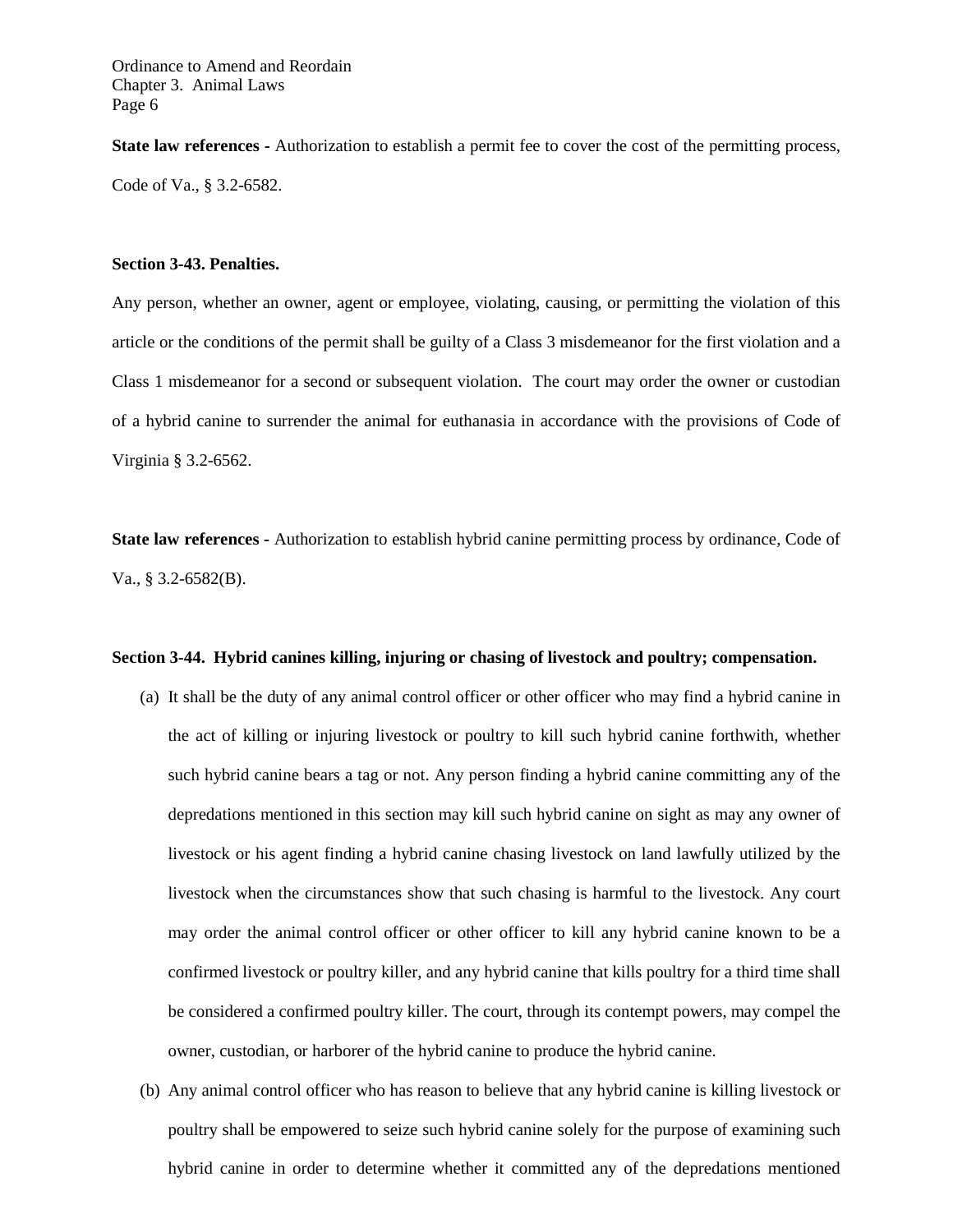herein. Any animal control officer or other person who has reason to believe that any hybrid canine is killing livestock, or committing any of the depredations mentioned in this section, shall apply to a magistrate serving the locality where such hybrid canine may be, who shall issue a warrant requiring the owner or custodian, if known, to appear before a general district court, at which time evidence shall be heard. If it appears that the hybrid canine is a livestock killer, or has committed any of the depredations mentioned in this section, the district court shall order that the hybrid canine be: (i) killed immediately by the animal control officer or other officer designated by the court; or (ii) removed to another state that does not border on the Commonwealth and prohibited from returning to the Commonwealth. Any hybrid canine ordered removed from the Commonwealth that is later found in the Commonwealth shall be ordered by a court to be killed immediately.

- (c) Any person who has any livestock or poultry killed or injured by any hybrid canine not his own shall be entitled to receive as compensation the fair market value of such livestock or poultry not to exceed \$400 per animal or \$10 per fowl if:
	- (1) the claimant has furnished evidence within 60 days of discovery of the quantity and value of the dead or injured livestock and the reasons the claimant believes that death or injury was caused by a hybrid canine;
	- (2) the animal control officer or other officer shall have been notified of the incident within 72 hours of its discovery; and
	- (3) the claimant first has exhausted his legal remedies against the owner, if known, of the hybrid canine doing the damage for which compensation under this section is sought. Exhaustion shall mean a judgment against the owner of the hybrid canine upon which an execution has been returned unsatisfied.
- (d) Upon payment under this section the county shall be subrogated to the extent of compensation paid to the right of action to the owner of the livestock or poultry against the owner of the hybrid canine and may enforce the same in an appropriate action at law.